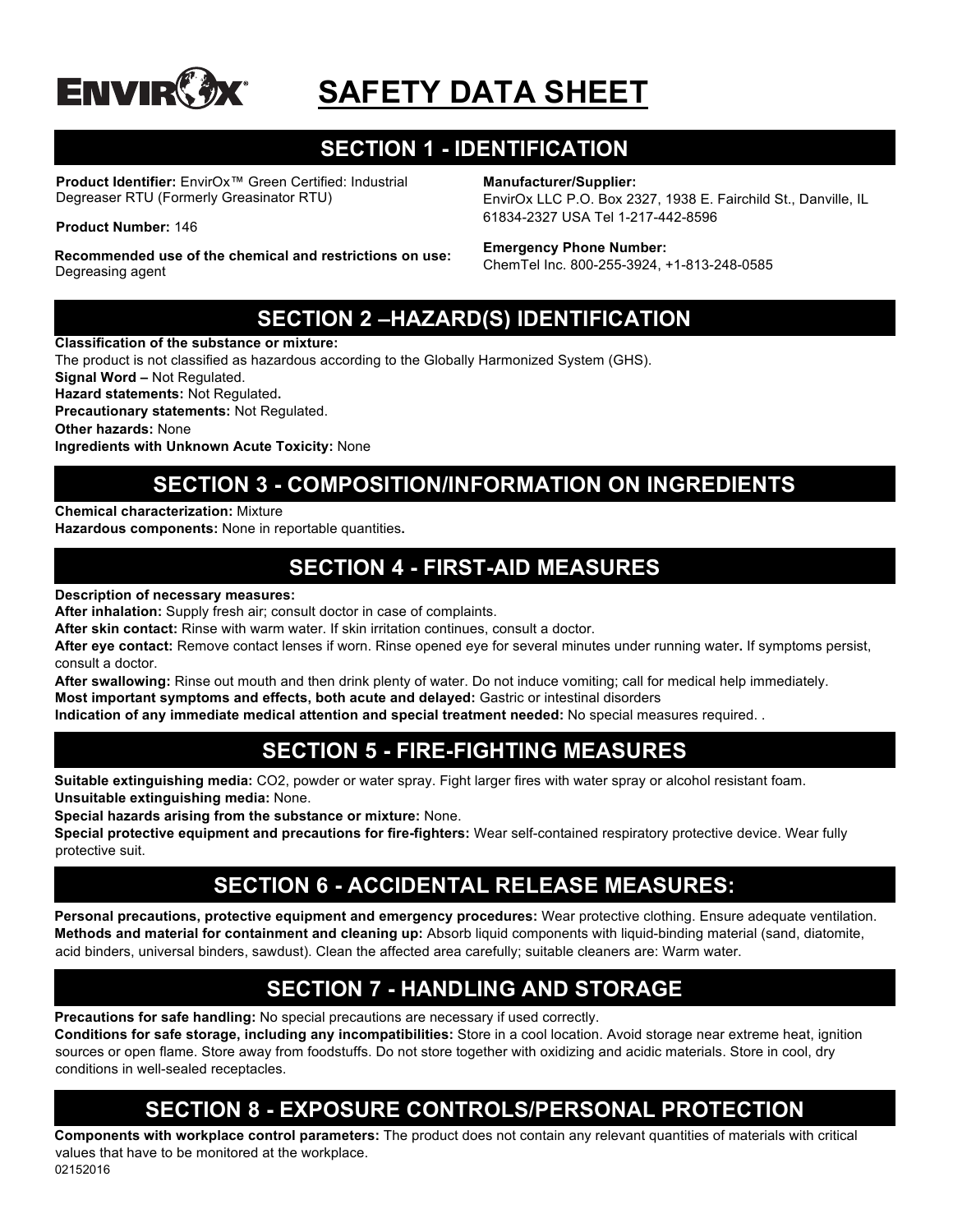**Appropriate engineering controls:** No further information available. **Personal protective equipment: Respiratory protection:** Not required under normal conditions of use. **Protection of hands:** Rubber gloves, Butyl rubber, Nitrile rubber, or Neoprene gloves **Eye protection**: Safety glasses

### **Body protection:** Not required**.**

### **SECTION 9 - PHYSICAL AND CHEMICAL PROPERTIES**

| Appearance:                                    | Form: Liquid          | <b>Explosive Limits</b>    | <b>Upper: Not Determined</b> |
|------------------------------------------------|-----------------------|----------------------------|------------------------------|
|                                                | Color: Clear          | Vapor pressure:            | Not determined               |
| Odor:                                          | Light                 | Vapor density:             | Not determined               |
| Odor threshold:                                | Not determined        | <b>Relative Density:</b>   | 1.001                        |
| pH value at 20 $^{\circ}$ C (68 $^{\circ}$ F): | $6.5 \pm 0.5$         | Solubility:                | Fully miscible               |
| Melting point/Melting range:                   | Undetermined          | Partition coefficient      | Not determined               |
| Boiling point/Boiling range:                   | 212 °F / 100 °C       | (noctanol/water):          |                              |
| Flash point:                                   | Not applicable        | Auto-ignition temperature: | Product is not self-         |
| Evaporation rate:                              | Not determined        |                            | igniting.                    |
| Flammability (solid, gaseous):                 | Not applicable        | Decomposition temperature: | Not determined               |
| <b>Explosive Limits</b>                        | Lower: Not Determined | Viscosity:                 | Not determined               |

### **SECTION 10 - STABILITY AND REACTIVITY**

**Reactivity:** No further information available.

**Chemical stability**: No decomposition if used and stored according to specifications.

**Possibility of hazardous reactions**: Reacts with strong acids. Reacts with strong oxidizing agents. Reacts with reducing agents.

**Conditions to avoid:** No further relevant information available.

**Incompatible materials:** No further relevant information available.

**Hazardous decomposition products:** Possible in traces.

### **SECTION 11 - TOXICOLOGICAL INFORMATION**

#### **Information on likely routes of exposure:**

**Inhalation:** Slight irritant effect on mucous membranes.

**Ingestion**: None under normal use.

**Skin contact:** No irritant effect.

**Eye Contact**: Slight irritant effect on eyes.

**Symptoms related to the physical, chemical and toxicological characteristics:** No further information available.

**Delayed and immediate effects and also chronic effects from short and long term exposure:** No further information available. **Measures of toxicity:** No further information available.

**Carcinogenic categories:**

| NTP(National ToxicologyProgram):                     | None of the ingredients are listed. |
|------------------------------------------------------|-------------------------------------|
| IARC (International Agency for Research on Cancer):  | None of the ingredients are listed. |
| OSHA(Occupational Safety and Health Administration): | None of the ingredients are listed. |

### **SECTION 12 - ECOLOGICAL INFORMATION**

#### **Ecotoxicity:**

**Aquatic toxicity:** No further relevant information available.

**Terrestrial toxicity:** No further relevant information available.

**Persistence and degradability:** No further relevant information available.

**Bioaccumulative potential:** No further relevant information available.

**Mobility in soil:** No further relevant information available.

**Other adverse effects:** No further relevant information available.